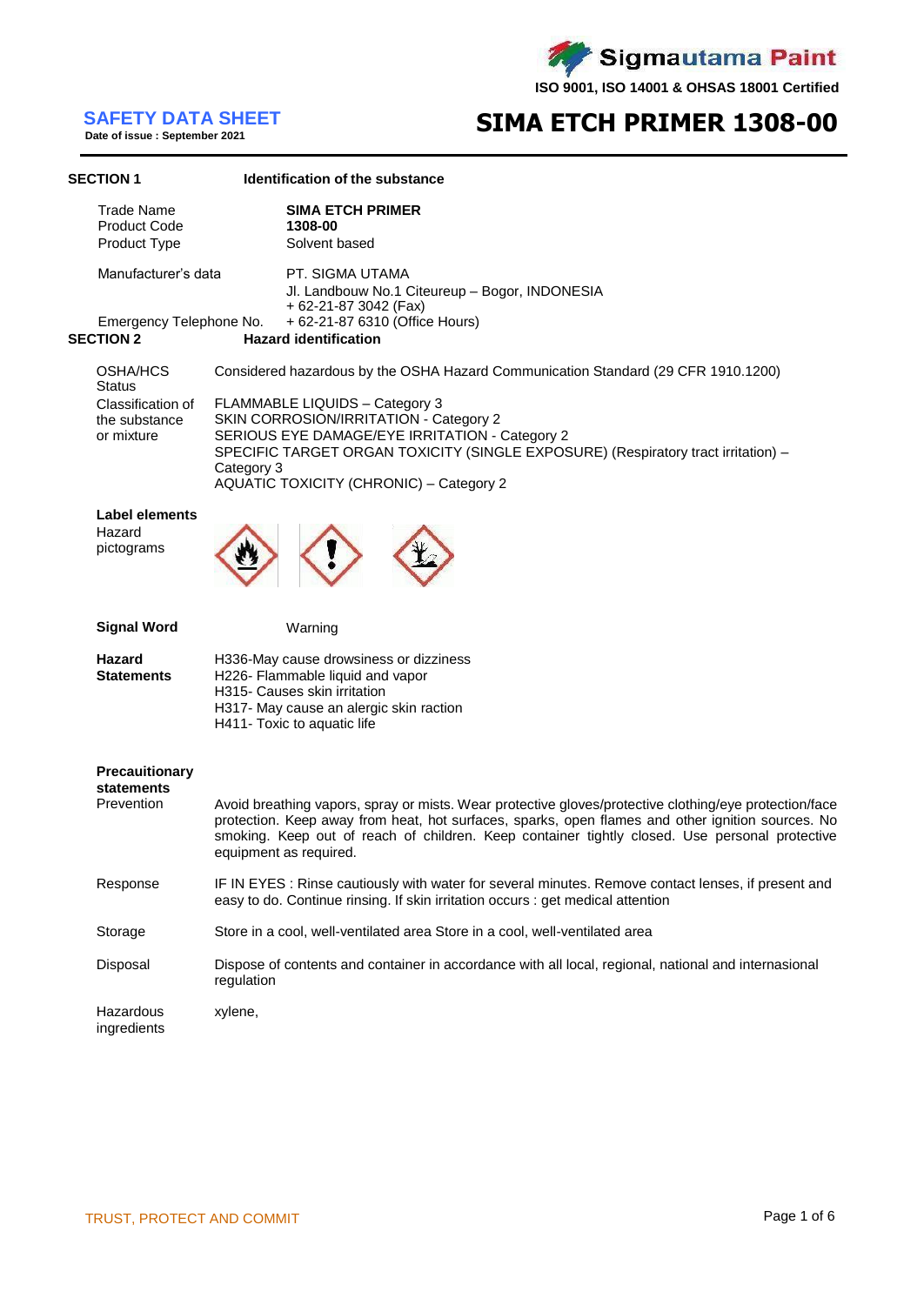

**SAFETY DATA SHEET**<br>Date of issue : September 2021

# **SIMA ETCH PRIMER 1308-00**

#### **SECTION 3 Composition**

| Ingredient                         | <b>CAS No</b> | Conc. range (%) | <b>GHS Classification</b>                                                                                                 |
|------------------------------------|---------------|-----------------|---------------------------------------------------------------------------------------------------------------------------|
| Xylene                             | 64742-88-7    | 10-20           | Flam. Liq. 3;H226<br>Acute Tox. 4; H332<br>Acute Tox. 4;H312<br>Skin Irrit. 2;H315<br>Eye Irrit. 2;H319<br>STOT SE 3;H335 |
| Titanium dioxide                   | 13463-67-7    | $5-10$          |                                                                                                                           |
| A<br>Bisphenol<br>epicholorohydrin | 25068-38-6    | $5 - 10$        | Skin Irrit H317<br>Eye Irrit H318<br>Asp. Tox. H335<br>Fertility Dam H360                                                 |
| Iso propyl alcohol                 | 67-63-0       | 10-25           | Flam. Liq. 3;H226                                                                                                         |

Concentrations shown as range to protect confidentiality or due to batch variation. **There are no additonal ingredients presents which, within the currenet knowledge of the supplier and in the concentrations applicable, are classified as hazardous to health and environment and hence require reporting in this section**

#### **SECTION 4 First Aid Measure**

In all cases of doubt, or when symptoms persist, seek medical attention. Never give anything by mouth to an unconscious person. If breathing is irregular, drowsiness, loss of consciousness or cramps : call 112 and give immediate treatment (first aid)

| Eye contact                      | Check for and remove any contact lenses. Immediately flush eyes with plenty of water for<br>at least 15 minutes, occasionally lifting the upper and lower eyelids. Seek immediate<br>medical attention.                                                                                                               |
|----------------------------------|-----------------------------------------------------------------------------------------------------------------------------------------------------------------------------------------------------------------------------------------------------------------------------------------------------------------------|
| <b>Inhalation</b>                | Remove to fresh air. Keep person warm and at rest. If not breathing, if breathing is<br>irregular or if respiratory arrest occurs, provide artificial respiration or oxygen by trained<br>personnel. Give nothing by mouth. If unconscious, place in recovery position and get<br>medical attention immediately       |
| <b>Skin contact</b>              | Remove contaminated clothing and shoes. Wash skin thoroughly with soap and water or<br>use recognized skin cleanser. Do NOT use solvents or thinners                                                                                                                                                                  |
| Ingestion                        | If swallowed, seek medical advice immediately and show this container or label. Keep<br>person warm and at rest. Do not induce vomiting unless directed to do so by medical<br>personnel. Lower the head so that vomit will not re-enter the mouth and throat                                                         |
| <b>Protection of first-aider</b> | No action shall be taken involving any personal risk or without suitable training. If it is<br>suspected that fumes are still present, the rescuer should wear an appropriate mask or<br>self-contained breathing apparatus. It may be dangerous to the person providing aid to<br>give mouth-to-mouth resuscitation. |
| <b>SECTION 5</b>                 | <b>Fire Fighting Measure</b>                                                                                                                                                                                                                                                                                          |
| <b>Extinguishing media</b>       | Recommended: Alcohol resistant foam, CO2, powder, water spray (foam)<br>Not to be used : water jet                                                                                                                                                                                                                    |
| Hazards from the                 | Flammable liquid and vapor. In a fire or heated, a pressure increase will occur and the                                                                                                                                                                                                                               |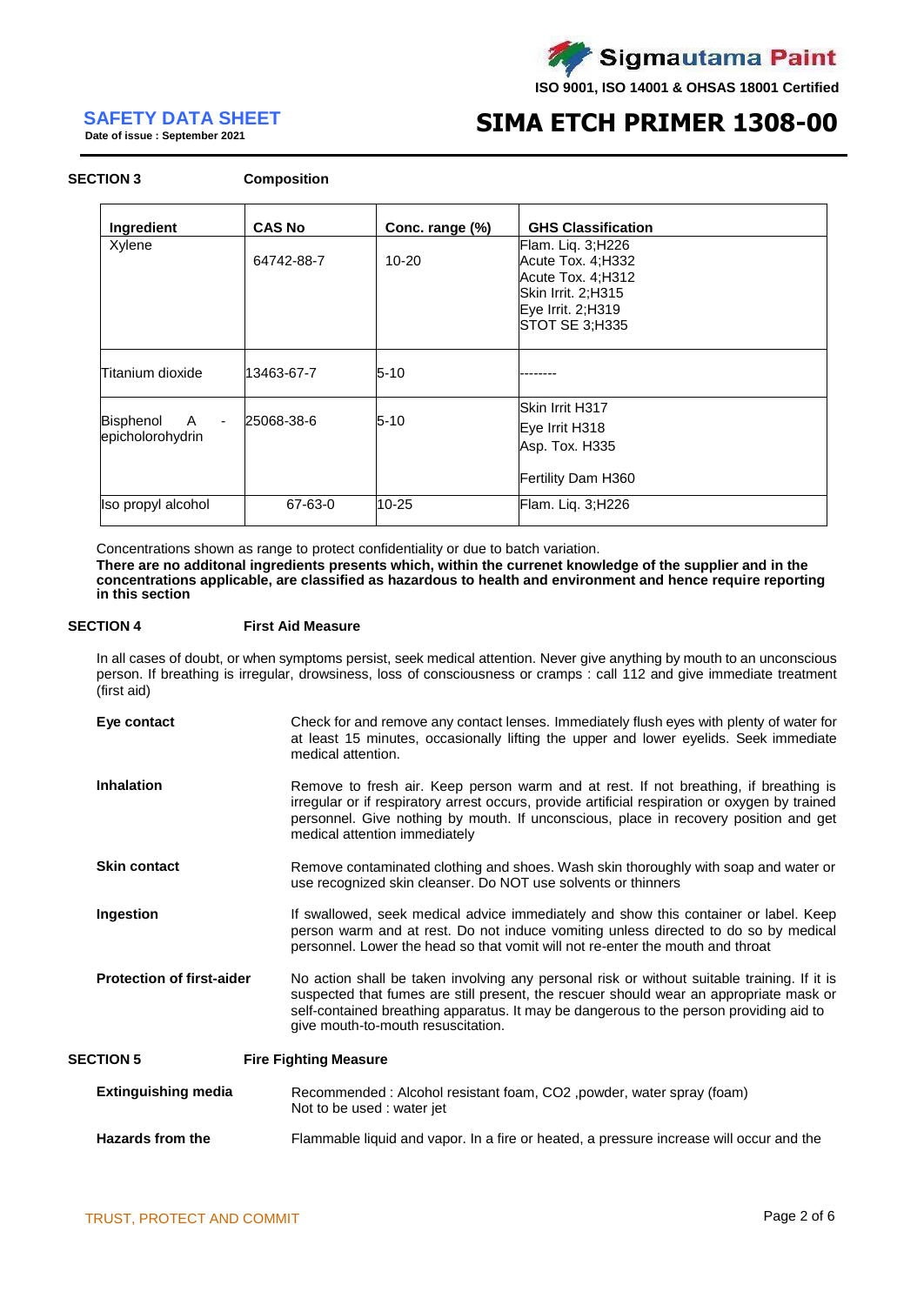

# **SAFETY DATA SHEET**<br>Date of issue : September 2021

# **SIMA ETCH PRIMER 1308-00**

| substance or mixture                                                      | container may burst, with the risk of a subsequent explosion. Runoff to sewer may create<br>fire or explosion hazard.                                                                                                                                                                                                                                                                                                                                                                                                                                                                                                                                                                                                                                                                                                                                                                                                                                                                                  |
|---------------------------------------------------------------------------|--------------------------------------------------------------------------------------------------------------------------------------------------------------------------------------------------------------------------------------------------------------------------------------------------------------------------------------------------------------------------------------------------------------------------------------------------------------------------------------------------------------------------------------------------------------------------------------------------------------------------------------------------------------------------------------------------------------------------------------------------------------------------------------------------------------------------------------------------------------------------------------------------------------------------------------------------------------------------------------------------------|
|                                                                           | This material is toxic to aquatic life with long lasting effects. Fire water contaminated with<br>this material must be contained and prevented from being discharged to any waterway,<br>sewer or drain.                                                                                                                                                                                                                                                                                                                                                                                                                                                                                                                                                                                                                                                                                                                                                                                              |
| <b>Hazardous combustion</b><br>products                                   | Decomposition products may include the following materials : carbon oxides metal<br>oxide/oxides.                                                                                                                                                                                                                                                                                                                                                                                                                                                                                                                                                                                                                                                                                                                                                                                                                                                                                                      |
| Special equipment for fire<br>fighter                                     | Fire-fighters should wear appropriate protective equipment and self-contained breathing<br>apparatus (SCBA) with a full face-piece operated in positive pressure mode.                                                                                                                                                                                                                                                                                                                                                                                                                                                                                                                                                                                                                                                                                                                                                                                                                                 |
| <b>SECTION 6</b>                                                          | Accidental release measurement                                                                                                                                                                                                                                                                                                                                                                                                                                                                                                                                                                                                                                                                                                                                                                                                                                                                                                                                                                         |
| Personal precautions,<br>protective equipment and<br>emergency procedures | No action shall be taken involving any personal risk or without suitable training. If the<br>product contaminates lakes, rivers, or sewers, inform the appropriate authorities in<br>accordance with local regulations. Avoid all direct contact with the spilled material.<br>Exclude sources of ignition and be aware of explosion hazard. Ventilate the area. Avoid<br>breathing vapor or mist. Refer to protective measures listed in sections 7 and 8.                                                                                                                                                                                                                                                                                                                                                                                                                                                                                                                                            |
| <b>Environmental</b><br>precautions                                       | Avoid dispersal of spilled material and runoff and contact with soil, waterways, drains and<br>sewers. Inform the relevant authorities if the product has caused environmental pollution<br>(sewers, waterways, soil or air). Water polluting material. May be harmful to the<br>environment if released in large quantities                                                                                                                                                                                                                                                                                                                                                                                                                                                                                                                                                                                                                                                                           |
| Methods for cleaning up                                                   | Stop leak if without risk. Move containers from spill area. Approach release from upwind.<br>Prevent entry into sewers, water courses, basements or confined areas. Wash spillages<br>into an effluent treatment plant or proceed as follows. Contain and collect spillage with<br>non-combustible, absorbent material e.g.sand, earth, vermiculite or diatomaceous earth<br>and place in container for disposal according to local regulations (see section 13). Use<br>spark-proof tools and explosion-proof equipment. Contaminated absorbent material may<br>pose the same hazard as the spilled product.                                                                                                                                                                                                                                                                                                                                                                                          |
| <b>SECTION 7</b>                                                          | <b>Handling and storage</b>                                                                                                                                                                                                                                                                                                                                                                                                                                                                                                                                                                                                                                                                                                                                                                                                                                                                                                                                                                            |
| <b>Handling</b>                                                           | Vapor are heavier than air and may spread along floors. Vapors may form explosive<br>mixtures with air. Prevent the creation of flammable or explosive concentrations of vapors<br>in air and avoid vapor concentrations higher than the occupational exposure limits. In<br>addition, the product should be used only in areas from which all naked lights and other<br>sources of ignition have been excluded. Electrical equipment should be protected to the<br>appropriate standard. To dissipate static electricity during transfer, ground drum and<br>connect to receiving container with bonding strap. No sparking tools should be used.<br>Avoid inhalation of vapour, dust and spray mist. Avoid contact with skin and eyes. Eating,<br>drinking and smoking should be prohibited in area where this material is handled, stored<br>and processed. Appropriate personal protective equipment: see section 8. Always keep in<br>containers made from the same material as the original one. |
| <b>Storage</b>                                                            | Store in a cool, well-ventilated area away from incompatible materials and ignition<br>sources. Keep out of the reach of children. Keep away from: Oxidizing agents, strong<br>alkalis, strong acids. No smoking. Prevent unauthorized access. Containers that are<br>opened must be carefully resealed and kept upright to prevent leakage. Store in<br>accordance with local requlations.                                                                                                                                                                                                                                                                                                                                                                                                                                                                                                                                                                                                            |
| <b>SECTION 8</b>                                                          | <b>Exposure control/personal protection</b>                                                                                                                                                                                                                                                                                                                                                                                                                                                                                                                                                                                                                                                                                                                                                                                                                                                                                                                                                            |
|                                                                           |                                                                                                                                                                                                                                                                                                                                                                                                                                                                                                                                                                                                                                                                                                                                                                                                                                                                                                                                                                                                        |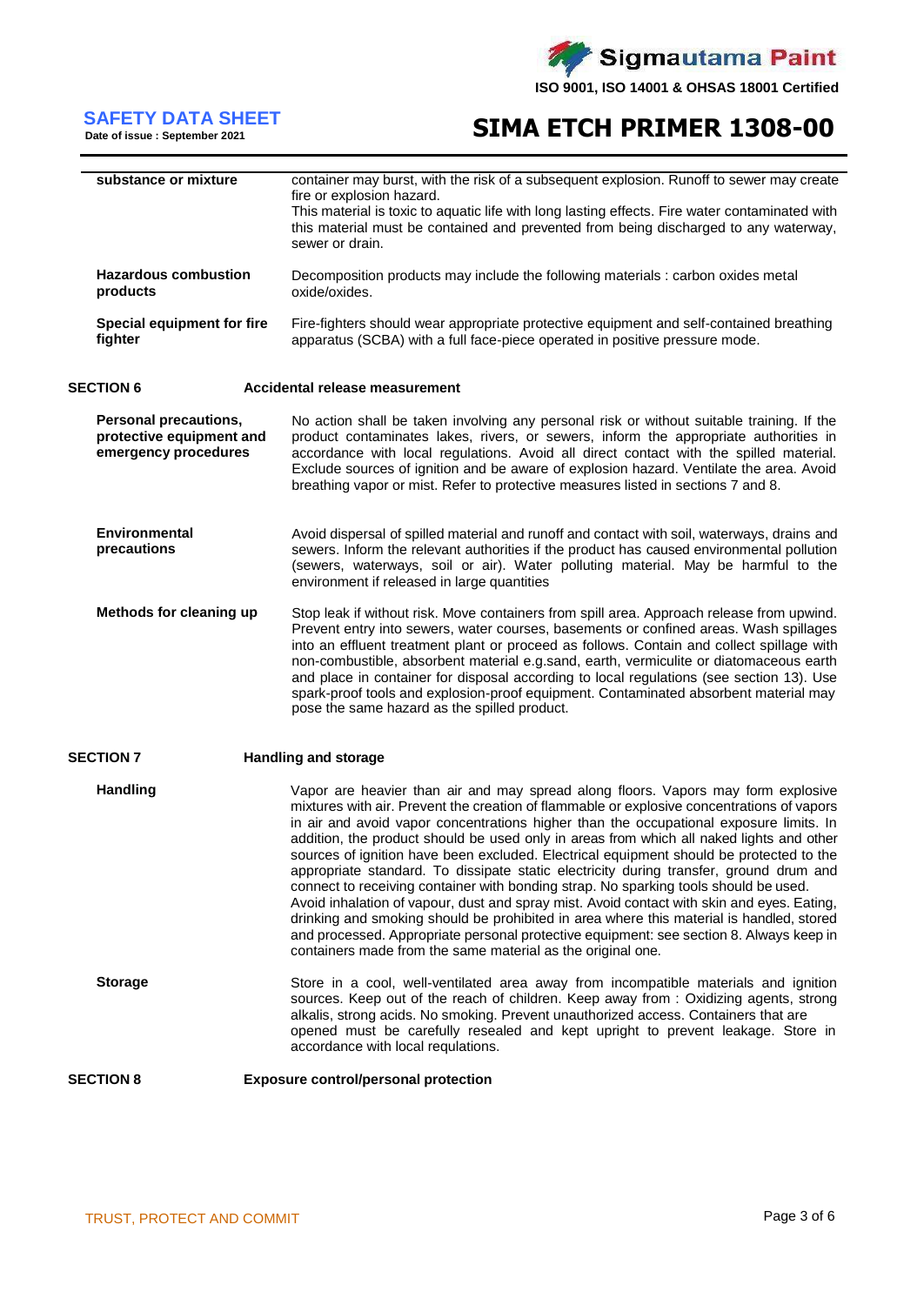

# **SAFETY DATA SHEET**<br>Date of issue : September 2021

### **SIMA ETCH PRIMER 1308-00**

| Ingredient      | <b>Exposure limit</b>                                |
|-----------------|------------------------------------------------------|
| Iso propyl      | <b>OSHA</b>                                          |
| Alcohol         | TWA: 980 mg/m <sup>3</sup> 8 hours.                  |
| Xylene          | <b>OSHA 2013</b><br>TWA : ppm $(435 \text{ mg/m}^3)$ |
| <b>Titanium</b> | <b>OSHA PEL</b>                                      |
| <b>Dioxide</b>  | TWA 15 mg/m <sup>3</sup>                             |

#### **Personal Protection**



Use a NIOSH APPROVED RESPIRATOR Use GOGGLES OR FACE SHIELD RUBBER GLOVES AS NEEDED USE APPRON OR OTHER CLOTHING TO AVOID SKIN CONTACT

Personil protective equipment should be selected based on the task being performed and the risks involved and should be approved by a specialist before handling this product. Use a properly fitted, air-purifying or air fed respirator complying with an approved standard. Gloves must be worn for all work that may result in soiling. Apron/coveralls/protective clothing must be worn when soiling is so great that regular work clothes do not adequately protect skin against contact with the product. Safety eyewear should be used when there is a likelihood of exposure.

- **Engineering controls** Keep gas, vapor, or dust cocentration below any lower explosive limit. Arrange sufficient ventilation by local exhaust ventilation and good general ventilation to keep the airborne concentrations of vapors or dust lowest possible and below their respective threshold limit value. Ensure that eyewash stations and safety showers are proximal to the work-station location
- **Hygiene measures** Wash hands, forearms, and face thoroughly after handling compounds and before eating, smoking, using lavatory, and at the end of day.
- **Environmental exposure controls** Emissions from ventilation or work process equipment should be checked to ensure they comply with the requirements of environmental protection legislation. In some cases, fume scrubbers, filter or engineering modifications to the process equipment will be necessary to reduce emissions to acceptable levels

### **SECTION 9 Physical and chemical properties**

Physical Channel Liquid-white<br>
Odor Colvent-like Solvent-like<br>12<sup>U</sup>C Flash point Vapor density Heavier than air<br>Spesific density 1.00 ± 0.15 kg /  $1.00 \pm 0.15$  kg /litre Viscosity 20-25 sec/DIN4 cup Solubilities Insoluble in water<br>SECTION 10 Stability and reactivity **Stability and reactivity** 

| Reactivity and chemical<br>stability | <b>Conditions to avoid</b> : Avoid temperatures above 60°C (140 F), direct sunlight and<br>contact with sources of heat.<br><b>Hazardous reactions</b> : Keep away from oxidising agents, strongly alkaline and strongly |
|--------------------------------------|--------------------------------------------------------------------------------------------------------------------------------------------------------------------------------------------------------------------------|
| Hazardous decomposition<br>products  | acid materials in order to avoid exothermic reactions.<br>Under norma conditions of storage and use, hazardous decomposiiton products should<br>not be produced                                                          |
| Conditions to avoid                  | Avoid all possible sources of ignition (spark or flame). Do not pressurized, cut, weld,<br>braze, solder, drill, grind or expose containers to heat or sources of ignition                                               |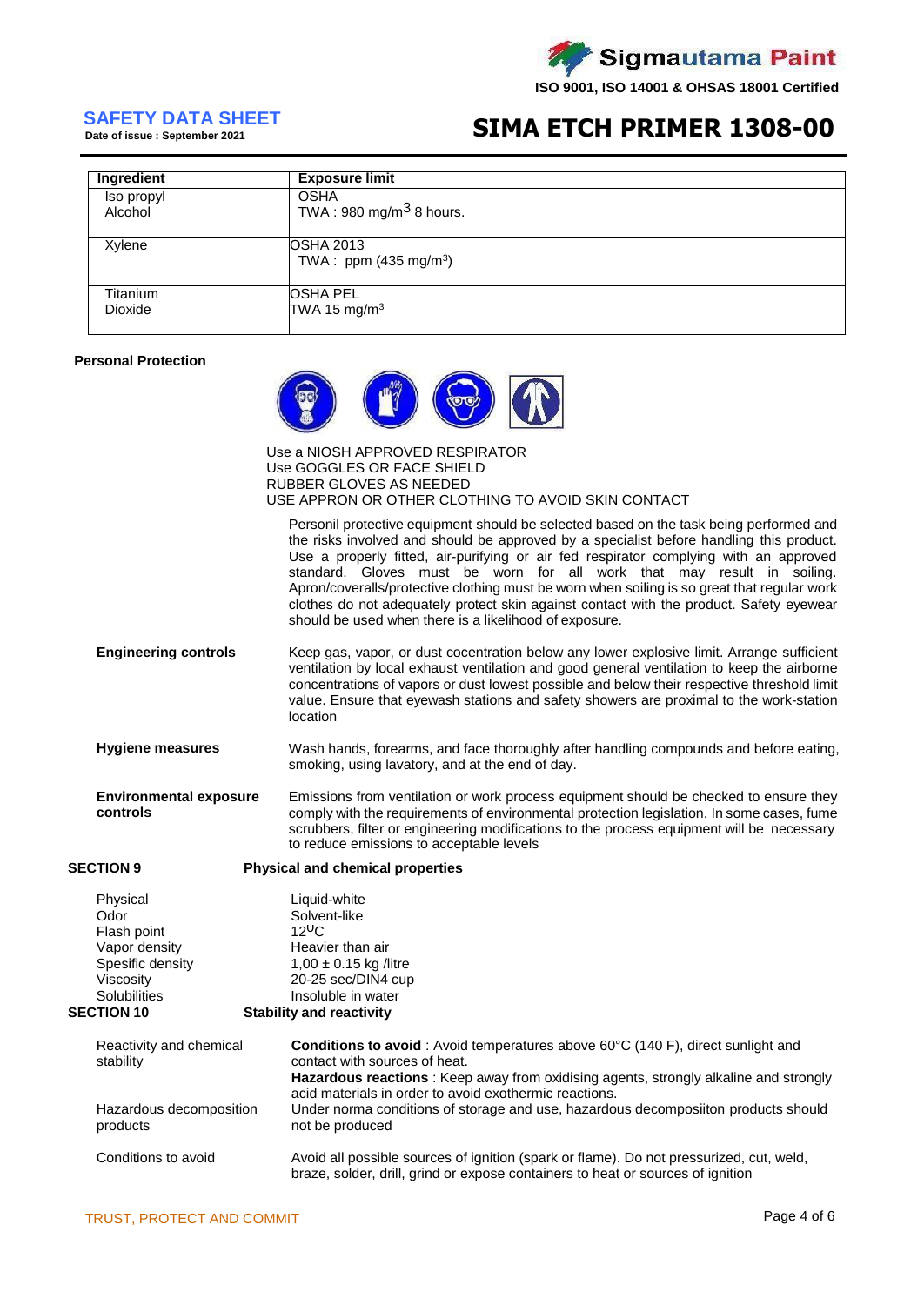

# **SAFETY DATA SHEET**<br>Date of issue : September 2021

## **SIMA ETCH PRIMER 1308-00**

#### **SECTION 11 Toxicological information**

| Ingredient         | Oral LD 50, mg/kg | Skin LD 50, mg/kg      | Inhalation vapor LD 50,<br>mg/l/4 hours |
|--------------------|-------------------|------------------------|-----------------------------------------|
| Xylene             | 4300 mg/kg, rat   | 200-5000 mg/kg, Rabbit | No data                                 |
| Titanium dioxide   | No data           | No data                | No data                                 |
| Iso propyl alcohol | 3600 mg/kg, mouse | 12800 mg/kg, Rabbit    | 16000 mg/kg, rat                        |

#### **SECTION 12 Ecological information**

| Ingredient         | 96 hr LC50 fish,                   | 48 hr EC50 crustacea, | 96 hr EC50 algae,                                   |
|--------------------|------------------------------------|-----------------------|-----------------------------------------------------|
|                    | mq/l                               | mg/l                  | mq/l                                                |
| Titanium dioxide   | 1,000.00, Fundulus<br>heteroclitus | 5.50, Daphnia magna   | 5.83 (72 hr),<br>Pseudokirchneriella<br>subcapitata |
| Xylene             | 3.30, Oncorhynchus                 | 8.50, Palaemonetes    | 100.00 (72 hr),                                     |
|                    | mykiss                             | pugio                 | Chlorococcales                                      |
| Iso propyl Alcohol | 5000, Goldfish                     | 8970, Golden orfe     | 1000, Feated Minnow                                 |

Environmental precaution : harmful to aquatic organism, may cause long term adeverse effect in the aquatic environment.

#### **SECTION 13 Disposal consideration**

The generation of waste should be avoided or minimized wherever possible. Disposal of this product, solutions and any by products should at all times comply with the requirements of environmental protection and waste disposal legislation and any regional local authority requirements. Residues of the product is listed as hazardous waste. Dispose of according to all state and local applicable regulations.

Waste should not be disposed of untreated to the sewer unless fully compliant with the requirements of all authorities with jurisdiction. Spillage, remains, discarded clothes and similar should be discarded in a fireproof container. The information presented below only applies to the material as supplied. The identification based on characteristic or listing may not apply if the material has been used or otherwise contaminated.

### **SECTION 14 Transport information**

| Transport within user's<br>premises |         | Always transport in closed containers that are upright and secure. Ensure that persons |   | transporting the product know what to do in the event of an accident or spillage |                 |        |                           |
|-------------------------------------|---------|----------------------------------------------------------------------------------------|---|----------------------------------------------------------------------------------|-----------------|--------|---------------------------|
|                                     | UN no.  | Proper shipping name                                                                   |   | Transport hazard<br>class(es)                                                    | PG <sup>*</sup> | $Env*$ | Additional<br>information |
| ADR/RID<br><b>Class</b>             | UN 1263 | Paint                                                                                  | 3 | <b>HARMARIES</b>                                                                 | Ш               | Yes    |                           |
| <b>IMDG</b><br>Class                | UN1263  | Paint                                                                                  | 3 |                                                                                  | Ш               | Yes    |                           |
| <b>IATA Class</b>                   | UN1263  | Paint                                                                                  | 3 | UA MALABER<br>LEGAND                                                             | Ш               | Yes    |                           |
| PG*: Packing group                  |         |                                                                                        |   |                                                                                  |                 |        |                           |

Env\* : Environmental hazards

#### **SECTION 15 Regulatory information**

Safety, health and environmental regulation/legislation specific for the substance or mixture

#### **SECTION 16 Other information**